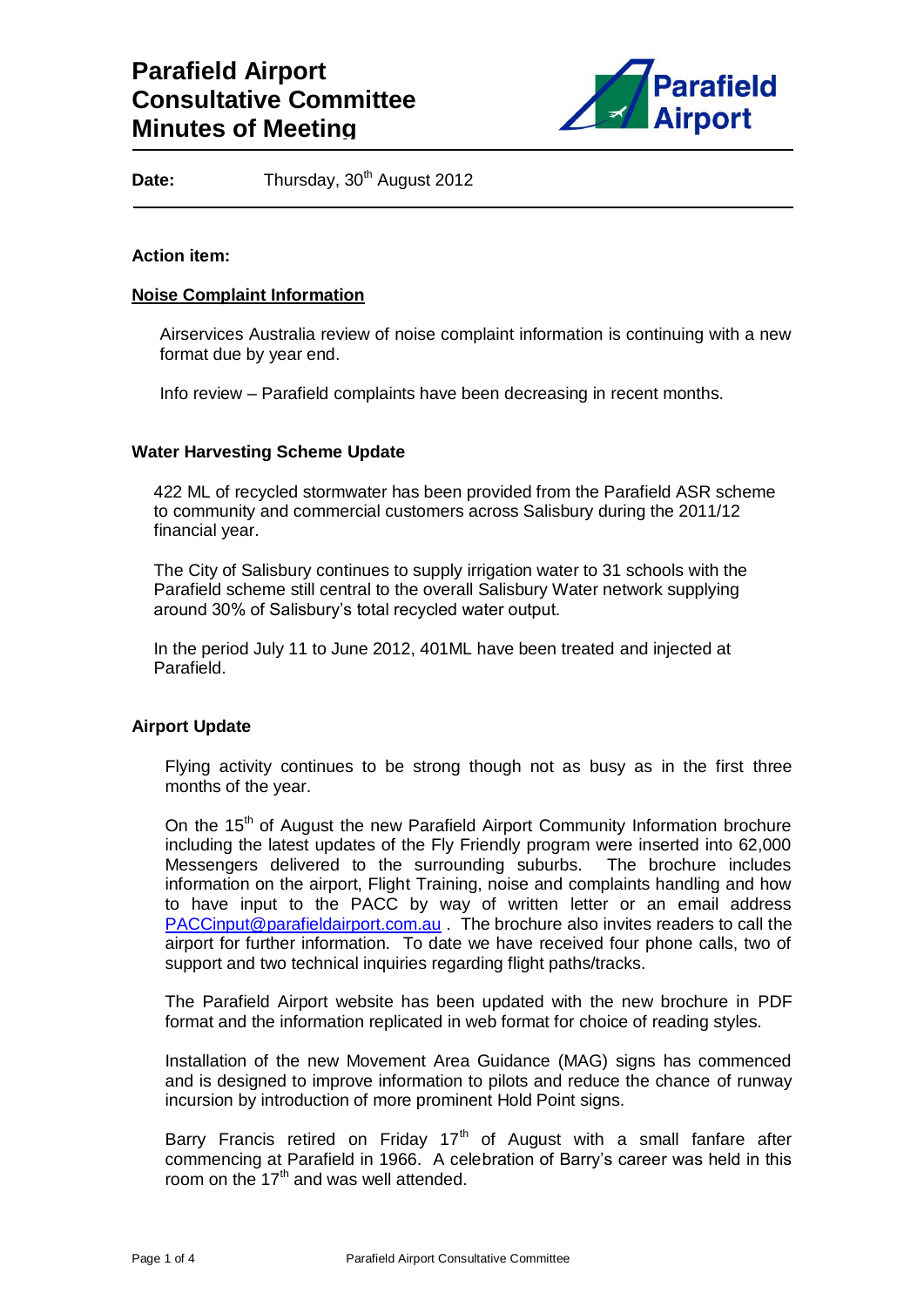The Parafield Youth Flying Training Scholarship is in the process of being relaunched. Parafield Airport Limited, in conjunction with Flight Training Adelaide, are offering the scholarship which offers training up to Commercial Pilot Licence, with support from program partners City of Salisbury and Northern Futures.

### **Commercial Report**

The refurbishment of Roulettes Tavern is complete and looks fantastic.

PAL purchase of the Flying Club is expected to be completed soon and a minor facelift including disability access and kitchen compliance upgrade.

FTA have submitted building application for four new accommodation buildings. All are Rivergum Homes of which two will be sited within their current lease and two inside a small extension to their lease at the north eastern end of the current block, behind the flying club.

Some interest shown in the developments in the airports various precincts.

## **Environmental Report**

Attached

## **Wildlife Report**

Attached

# **Department of Infrastructure (Airport Environment Officer) Report**

Review of the draft Master Plan by the AEO has occurred with minor corrections/suggestions to be forwarded via the Department to enable PAL to include in the final Master Plan.

The AEO advised also the Commonwealth Environment regulations are currently under review.

# **Parafield Airport Technical Working Group (PATWG)**

The PATWG met on the  $29<sup>th</sup>$  of August discussing and reviewing the issues raised by the community during the 2012 Parafield Airport Draft Master Plan public consultation period.

Noise complaint data presented by Airservices Australia was reviewed.

The upcoming Adelaide basin airspace review which involves the airspace surrounding Adelaide, Parafield and Edinburgh Airports, and how it will affect Parafield was discussed.

Flight Training Adelaide provided an update to advise the DA42 twin procedure change is well under way after a recent change of the aircraft manual from the aircraft manufacturer. Remarkably this change was made solely due to FTA's request to seek a solution to the propeller pitch noise caused by the DA42 in approach to landing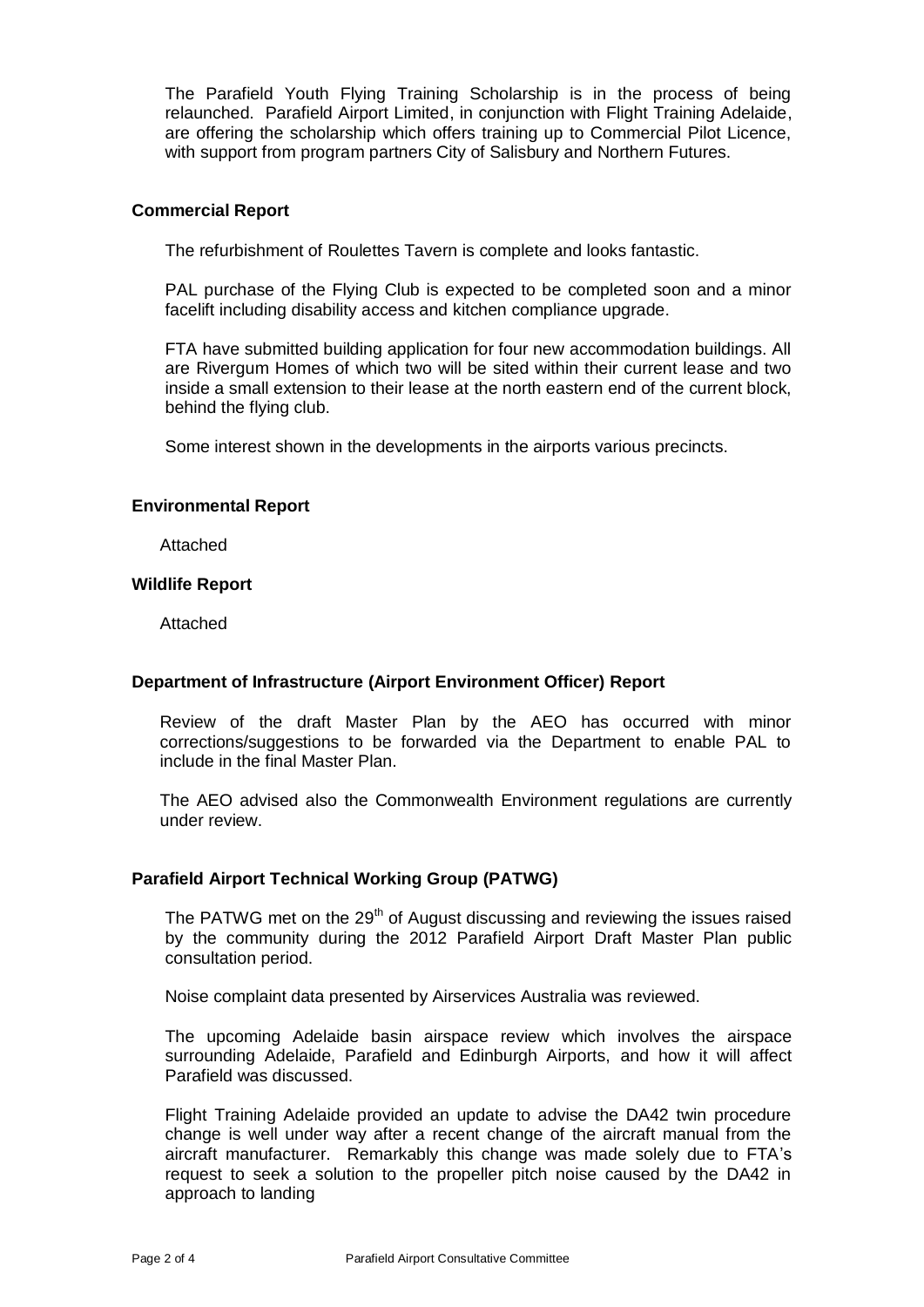The upcoming revised Noise Complaint report format circulated by Airservices was distributed and discussed with members to consider feedback.

## **Community and Airport Agency Update**

### **Airservices Australia – Including Noise Inquiry Report**

Noise complaint list was presented and a dramatic reduction in noise complaints appears evident.

Feedback was provided by the committee to Airservices Australia requesting the report identify:

- the actual cause of the issue
- analysis of the issue
- breakdown of complaints on weekdays to weekends to public holidays
- the committee unanimously requested that Parafield and Adelaide Airport reports be separate reports as causes of noise at each airport are of completely different natures

Airservices Australia advised they have taken a clean whiteboard approach to how the reports should look and will consider proposals

### **Flight Training Adelaide Report**

FTA student numbers strong and increasing infrastructure to keep up with demand. New building with two simulators, an Airbus A320 and one Boeing 737-800 style, is planned with the building application to be lodged soon.

FTA have added Virgin Australia to their current clientele which includes Cathay Pacific, Dragonair and Qantaslink.

### **City of Salisbury Report**

The City of Salisbury are continuing work on their development plan and in process of assessing which noise metric ANEC/ANEF or other is best suited for adoption.

### **Other/New Business**

### **Relevant Land Use Planning Information**

Planning Coordination Forum Adelaide and Parafield now held

State planning now focussing more on off airport as on airport planning is handled as per current master plans.

NASAG deal with issues such as noise, OLS, Wildlife, Windshear and the State Aviation Strategy

Traffic Lights at intersection of Kesters Road and Main North Road has been accepted in principle